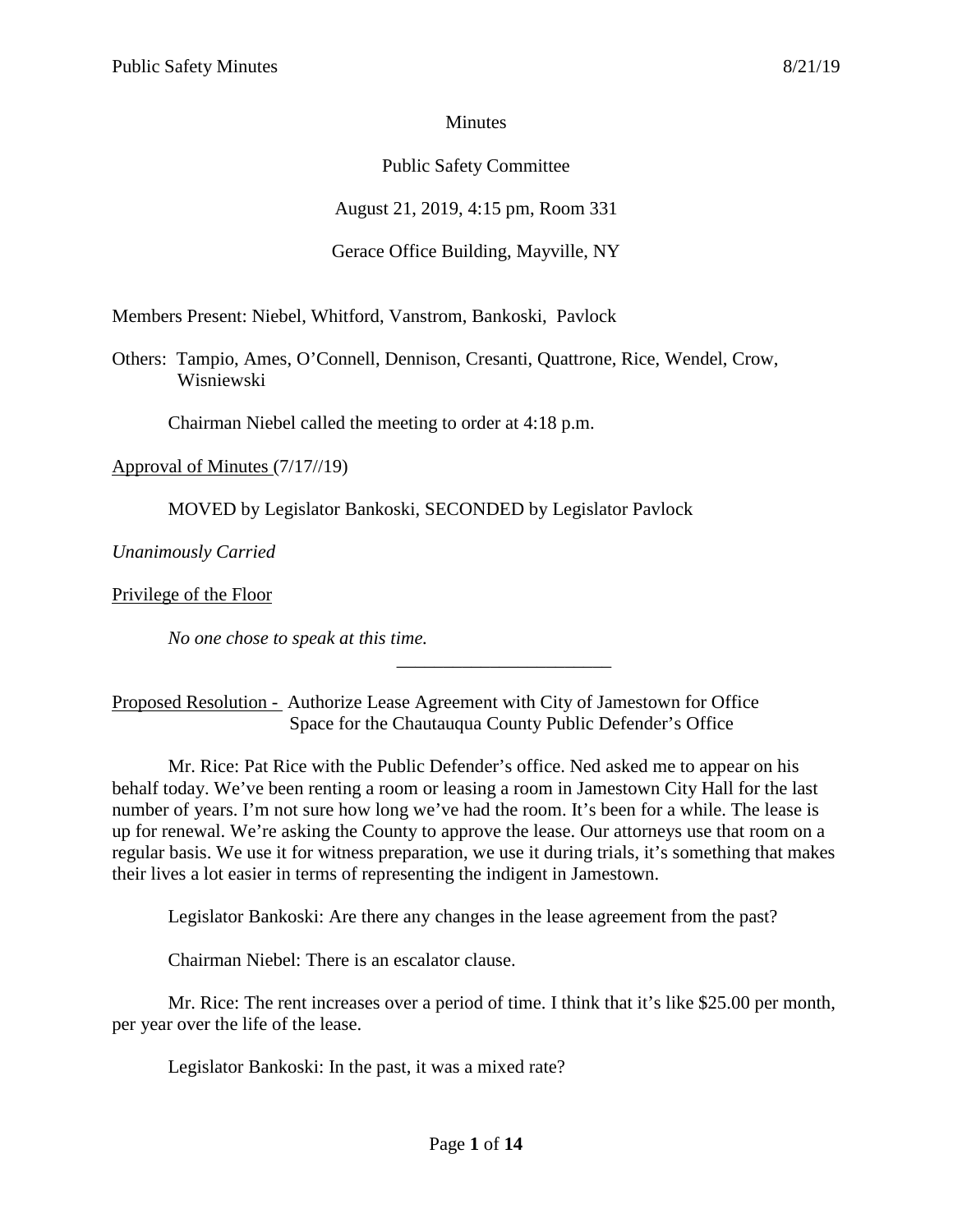Mr. Rice: I'm not sure about the past to be quite candid with you.

Chairman Niebel: And Bob, it's the same office space they have rented in the past, I think. About 324 square feet. They paid \$325 for this year, then next year it goes up to \$350 and then \$375 but it does include the heat. Now the County is responsible for the phone, the computer, cable, internet services.

Mr. Rice: And that will continue.

Chairman Niebel: And this is something you guys need Pat.

Mr. Rice: Yes.

Chairman Niebel: You need presence in the City of Jamestown.

Mr. Rice: Right.

Legislator Bankoski: I wasn't arguing that point at all. I was just curious if it was the same terms as it was in the past.

Mr. Rice: It's very similar. I think last year it was \$325 a month.

Chairman Niebel: Anything else?

Legislator Pavlock: The Public Defender's office is currently looking at a different space to rent in town, correct?

Mr. Rice: We have a space in the old post office at this point.

Legislator Pavlock: So both spaces are still needed?

Mr. Rice: Yes. As I say, we use that room for trials and hearings and to interview witnesses. It comes in handy because it's close to the court room. Just a floor above the court room.

Mrs. Dennison: I just looked up the 2018 rental expense, it was \$300 a month in 2018.

Chairman Niebel: Anything else? Those in favor?

*Unanimously Carried*

Proposed Resolution – Authorize Agreement with Town of Charlotte for Enhanced Police Protection Services FY19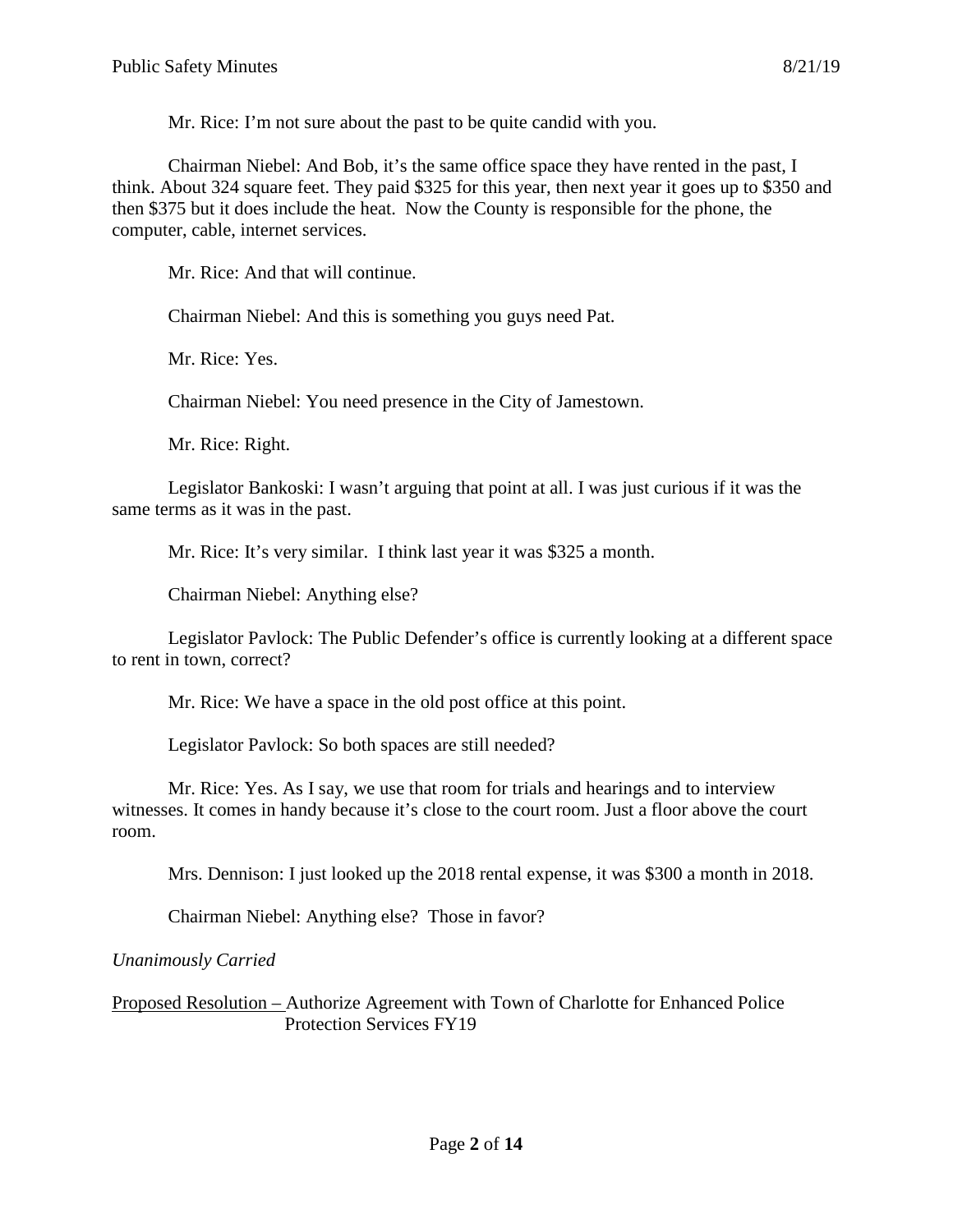Sheriff Quattrone: This is a request for an enhanced police contract with the Town of Charlotte. It's basically going to be about one day a month and not to exceed the \$4,500. They are going to reimburse us for our costs so it will be budget neutral.

Chairman Niebel: That helps a lot. The Town of Charlotte, have we had anything with Charlotte recently?

Sheriff Quattrone: We have not. This is the first one that I am aware of since I have been with the Sheriff's office. It came about from the Supervisor who had requested awhile back for a car just to do some traffic and they liked it so he asked if we could get a car there once in a while.

Chairman Niebel: Any questions of the Sheriff's Department?

Legislator Pavlock: I just have a question with these enhanced kind of things. Is our coverage more in those areas? Why are they asking for more?

Sheriff Quattrone: We split the County up into four zones so in theory, each car covers 6 or 7 townships, depending on what zone they are, so it just give them some added specific patrol coverage.

Legislator Pavlock: So someone else could be losing too because your adding.

Sheriff Quattrone: Nobody would be losing. This would be an added car, part time deputy covering that area. We don't take a car out of another zone.

Chairman Niebel: Dan, years ago, every town had their own town cop.

Legislator Pavlock: I understand the dynamics behind it but also the Sheriff's Department does that service and it shouldn't be up to the responsibilities of the towns to have to enhance it in a sense. But, I know it's probably *(inaudible).*

Sheriff Quattrone: That's was their desire.

Chairman Niebel: They've asked for it.

Sheriff Quattrone: Right, that extra coverage. We just don't have the manpower to  $-$  like this time of year, I think we have like 45 or 50 special request to run radar in different locations around the County. We try to hit them but sporadically.

Legislator Pavlock: Ideally, you could add 10 more Sheriff's and have the right coverage but that's big budget stuff.

Sheriff Quattrone: I have a feeling that might be a difficult push.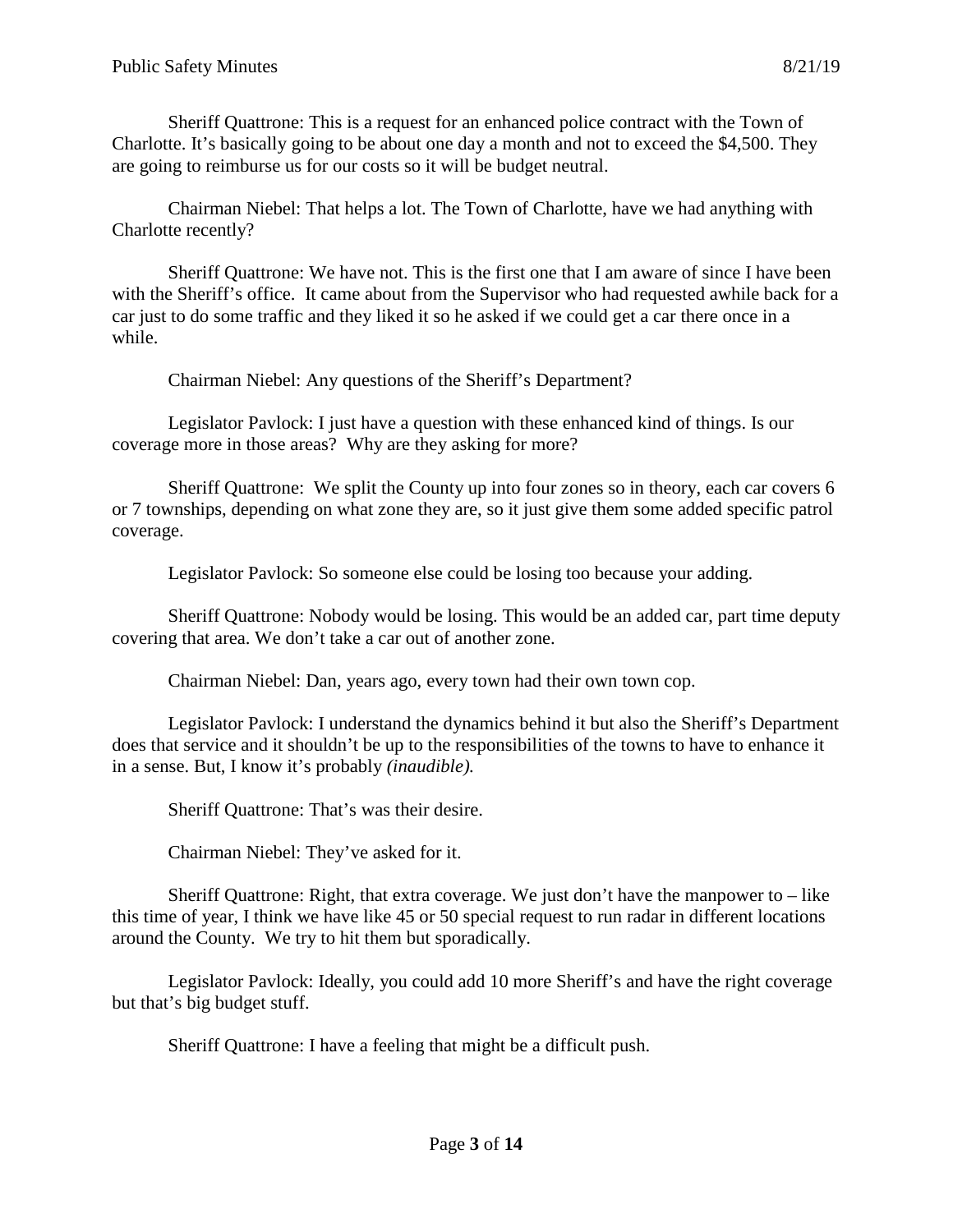Legislator Whitford: That's the question we get from constituents. Because they say, why are they paying for it if the County is responsible for providing that service. We just have to explain that they want extra coverage.

Chairman Niebel: This is a little bit more coverage.

Sheriff Quattrone: They are going to get coverage if they call, we're going to be sending the closest car no matter what but it's just that added specific coverage.

Legislator Whitford: They want it dedicated.

Sheriff Quattrone: Right.

Legislator Bankoski: That could be because they have an event going on or something like that?

Sheriff Quattrone: Could be sometimes events. Generally with events, they've all signed special contracts, we just try to, if it something where there is going to be a crowd or anything we anticipate will have issues. We just try and assign a car there.

Legislator Pavlock: People get comfortable not seeing any police in an area so they will be prone to speed or roll through STOP signs, that sort of thing.

Chairman Niebel: Sometimes the towns just feel more comfortable asking for more police presence and in this case, they are willing to pay for it. Any other questions?

# *Unanimously Carried*

Proposed Resolution - Authorize Agreement with Frewsburg Central School District for School Resource Officer

Sheriff Quattrone: Frewsburg Central School contacted me earlier in the year. They have been trying to get a School Resource Officer. They initially started working with the Town of Carroll police and for whatever reason, that didn't work out so they reached out to us. They are very eager to get this position. As you can see the total cost is \$87,321 which is slightly higher than some of the other schools but the reason for that is, we're trying to make sure that we're covering the cost and this is where the numbers will be close to when we try and negotiate the other contracts with the schools as they expire.

Chairman Niebel: It looks like it's for \$29,108.

Sheriff Quattrone: That was for the 2019 budget. So the remainder *(cross talk)…*

Chairman Niebel: O.k., any questions?

*Unanimously Carried*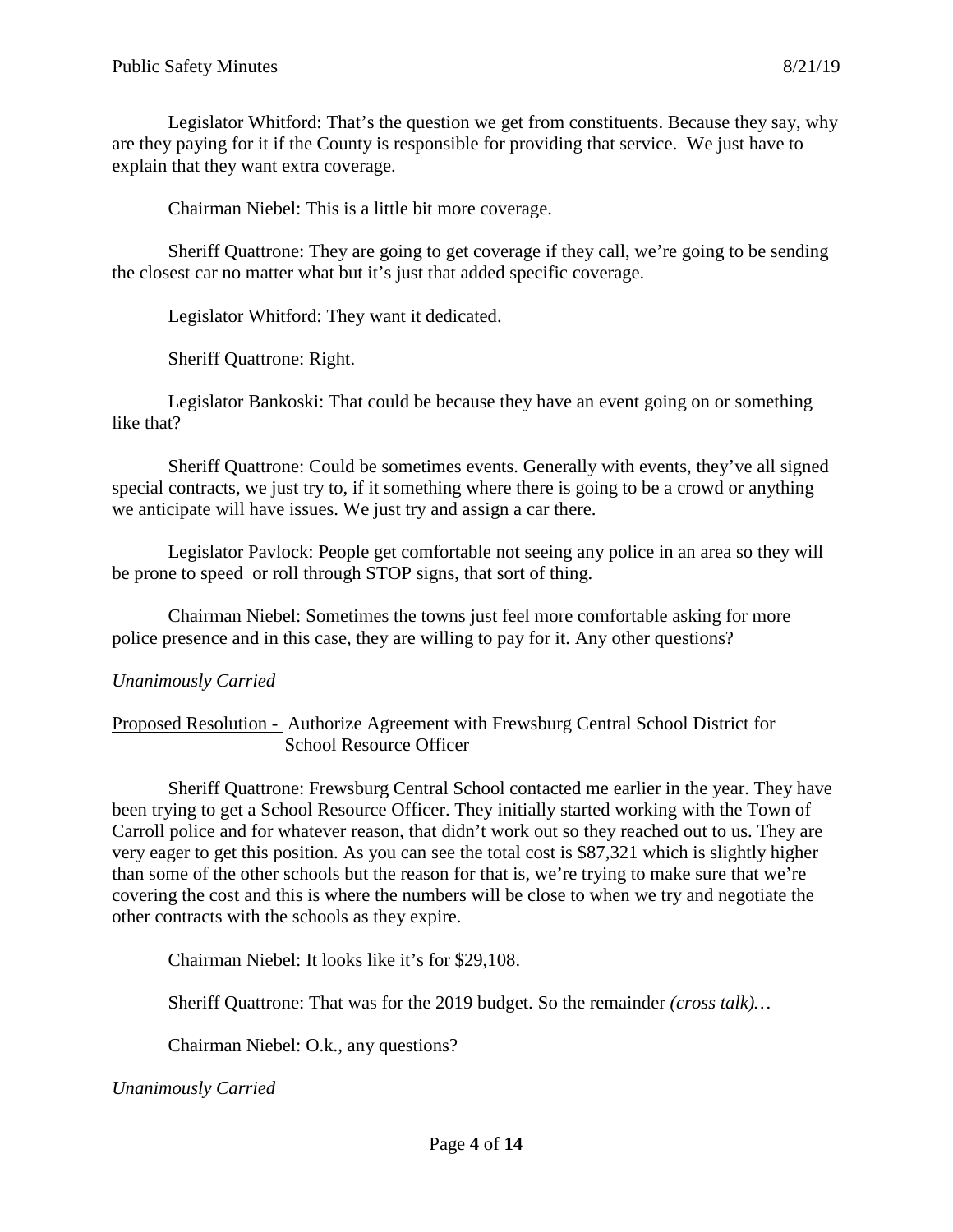### Proposed Resolution – Authorize Agreements for Inmate Housing

Mrs. Cresanti: This is our attempt – our County Attorney suggested by don't we try and do a generalized resolution that covers all of our back and forth contracts that are associated with inmate housing. There are budget lines both in for this just in case we need to use it or they need to use it and we reap the benefits. The range is typically anywhere from \$50 per day, per inmate, to \$80 per day, per inmate and the agreements are always reciprocal, so what we charge is the same amount that we are charged if we were to need to use the services in their jails. Basically rather than everybody spending the time every time one of those amounts changes or another one request that reciprocal agreement, we kind of figured we would take a first time shot at trying to generalize the resolution enabling us to enter into these agreements without coming to you and spend your time on it every time.

Chairman Niebel: Jim, I think that makes sense because we've had these for Cattaraugus County, we've had them for Wyoming County –

Mrs. Cresanti: Wayne County.

Chairman Niebel: Erie County, Niagara perhaps?

Sheriff Quattrone: Sometimes these happen because, like Wyoming County, we ended up doing one. The inmate had attacked the Sheriff in the County so his jail probably wasn't the right place to place him.

Chairman Niebel: So then this will be something in the future that will be worked out between you and the County Executive, I guess and the different counties, or whatever?

Mrs. Cresanti: Correct.

Chairman Niebel: You won't have to come back to us each time for this?

Mrs. Cresanti: Correct.

Chairman Niebel: O.k., any questions on that?

### *Unanimously Carried*

### Proposed Resolution – Authorize Agreement with Chautauqua-Cattaraugus Erie II BOCES for Culinary Arts Instruction

Sheriff Quattrone: This resolution is really to help with job training within the Jail, with the inmates. For eligible inmates and those are usually those who aren't causing problems but they work in the kitchen, get some specific training from culinary arts instructor and BOCES is – have to look at the payment, is \$37,051 to do that program.

Mrs. Cresanti: This is an annual program.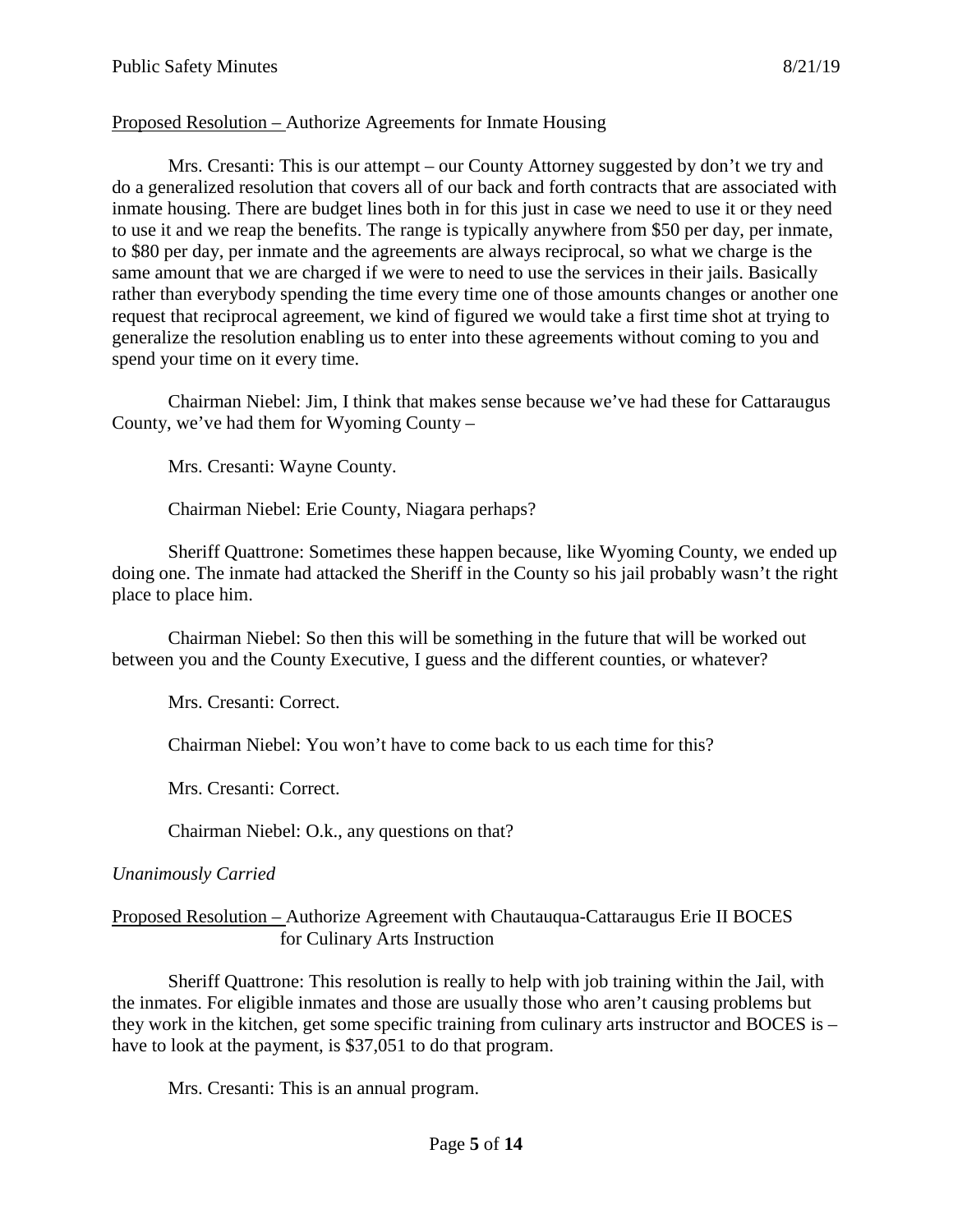Chairman Niebel: It's come up every year since I've been on Public Safety. This is for inmates that have not attacked anybody with knives, I take it.

Sheriff Quattrone: Correct. The knives are still tethered down though.

Legislator Whitford: Is there a process? Do they have to go through an interview thing or do you just *(cross talk).*

Sheriff Quattrone: I don't know the exact process but they do evaluate them to make sure that they are going to be a good fit for the program. They would hopefully be able to obtain employment in that field when they are released from the jail. Again, no violent. It's tongue and cheek, no incidences of that type of violence.

Chairman Niebel: Assault with weapons.

Sheriff Quattrone: Right.

Chairman Niebel: Those in favor?

### *Unanimously Carried*

### Proposed Resolution – Authorize Execution of United States Department of Justice Grant – Organized Crime Drug Enforcement Task Forces (OCDETF) FY19

Mrs. Cresanti: This is, I think this is the first time we have received this grant, at least the first time in quite some time. This is for overtime that is being incurred in our Task Forces joint efforts on an actual Federal case. They are reimbursing us up to a certain amount in exchange for our Task Force time.

Chairman Niebel: It's only for \$10,000.

Mrs. Cresanti: Correct.

Sheriff Quattrone: This is something we are going to be doing irregardless. It's just a bonus that the Federal government is, through this program, offered to help offset the overtime costs.

Chairman Niebel: Great. Any questions?

# *Unanimously Carried*

Proposed Resolution – Authorize Budget Amendments for Service Contract for Maintenance of Communication System

Mrs. Cresanti: This one is a little bit – slightly confusing. We have had an agreement with Motorola for the last few years and the agreement that we have in place is strictly a maintenance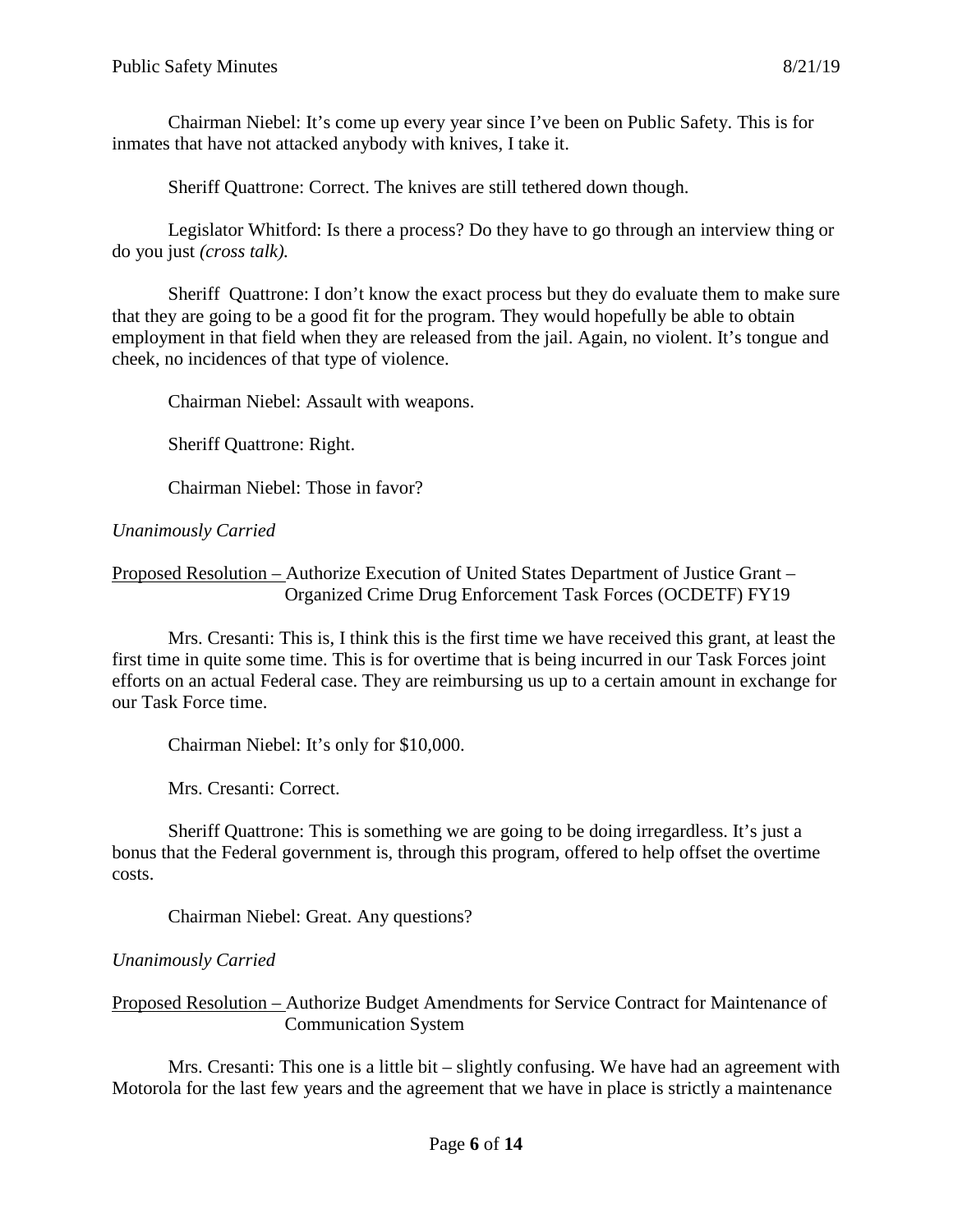agreement. The maintenance is only for use in the event of failures and it's a preventive maintenance as well. This new contract is going to be replacing the current contract. It's called a Systems Upgrade agreement. It provides the same maintenance but it also contracts for the system upgrades that are necessary every so often to the live system. Everything from implementing the upgrades, training on the upgrades, everything of that nature. So, this new contract is for the \$2,856,000. Budgetary the only amendment that needs to made is the additional cost of this new agreement for 2019 because we have the cost of the original agreement built into 2019, so this agreement obviously cost a little bit more. However, the \$331,492 is inclusive of the original agreement cost already so that actually should read, \$196,882 and it's 100% reimbursed with grant funds.

Chairman Niebel: Again, the \$196,882?

Mrs. Cresanti: That is correct.

Chairman Niebel: O.k., Jen, so the original agreement was for \$1.2, is that correct?

Mrs. Cresanti: It is, \$1.289.

Chairman Niebel: And this is for \$2.8?

Mrs. Cresanti: Correct.

Chairman Niebel: So the amount that we should have here, is \$196,882, you are saying?

Mrs. Cresanti: Correct.

Chairman Niebel: So we should change that?

Legislator Vanstrom: In both of those accounts?

Mrs. Cresanti: Yes. That \$331,492 is the total cost for this year. So it doesn't appropriately reflect the increase.

Sheriff Quattrone: We were already paying some.

Chairman Niebel: And you have already reflected some of it in this year's budget.

Mrs. Cresanti: Correct.

Chairman Niebel: So we need to increase it by the \$196,882?

Mrs. Cresanti: Yes.

Chairman Niebel: Bob, that included – they have part of it in the budget this year, they need to increase it to take into consideration the \$2.8 that they now have. Alright -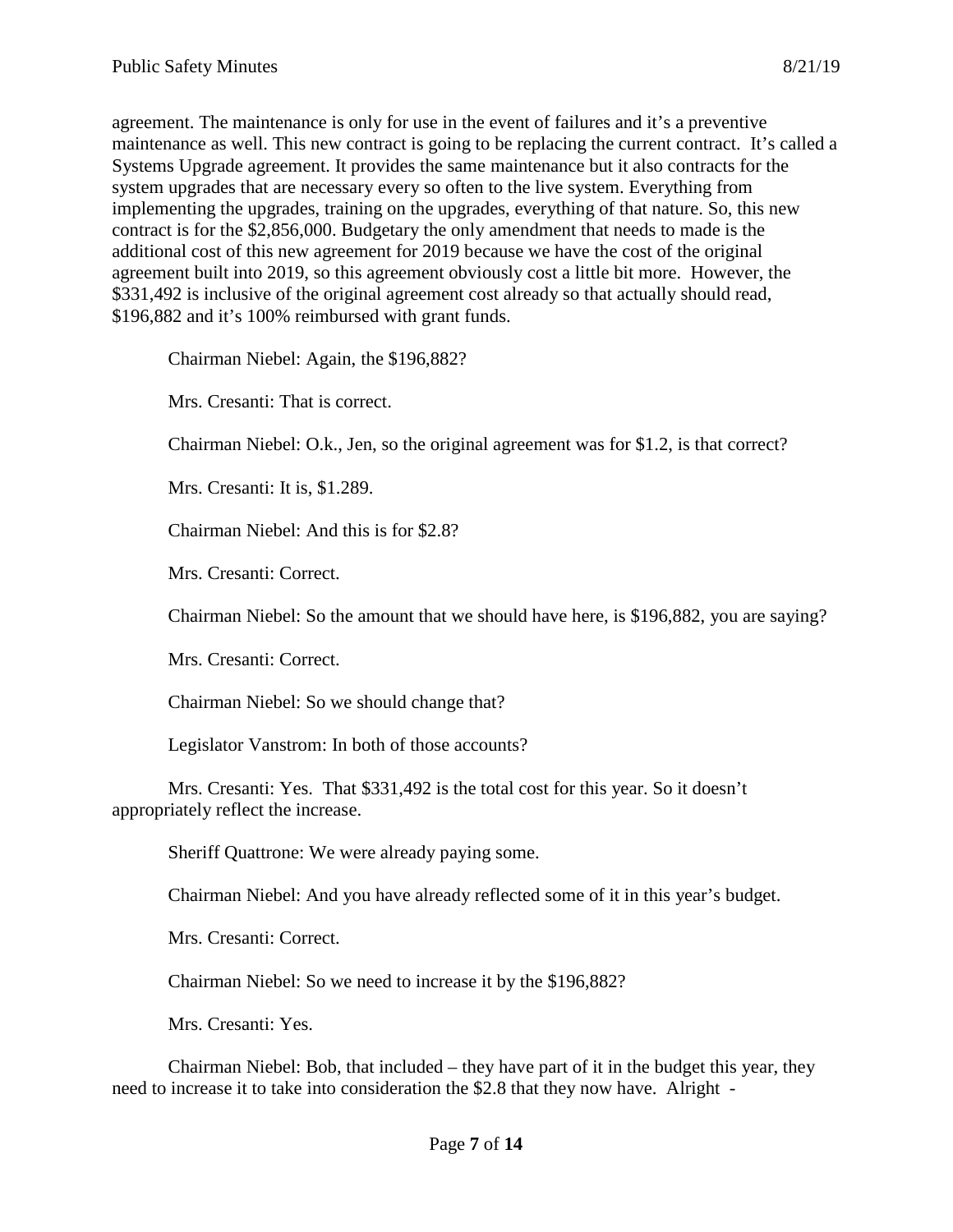Legislator Vanstrom: I don't understand all these numbers exactly the way it is but understand the bottom line.

Chairman Niebel: Well, they originally had a grant and this has been upgraded. Thank you guys for getting the upgrade. Whoever worked on that and got it up to \$2.8, that helps out a lot. Thank you guys or whoever was from your department that did that. O.k. we need an amendment to this, right?

Legislator Vanstrom: We need to change those numbers, you said?

Chairman Niebel: Yes we do. So we need a motion to change is \$331,492 to \$196,882.

Legislator Vanstrom: I will make that motion.

Legislator Pavlock: I will second that.

Chairman Niebel: Those in favor of the amendment?

# *Carried*

Chairman Niebel: O.k., any questions for the Sheriff's Department on this resolution as amended?

### *Unanimously Carried as amended*

### Proposed Resolution – Approving Labor Contract with CSEA Unit 6322 (Part-Time Deputy Sheriffs)

Ms. Wisniewski: I have a handout for the Committee just as a visual. We do have a tentative agreement with CSEA 6322 which is the part time Deputy Sheriff's. It has been voted on by the membership and was voted to agree so here we are presenting it. What I have for you is four different bullet points that you will see. These are the main items that were agreed upon and the first one is, the tentative agreement, the wage increase. So in 2019, they expired on December of 2018. For this year currently it's 2% and that does include retroactive back to January 1, 2019, in 2020, it's 3%, and 2021 is 2%. I do want to state and I'm sure it's obvious but, they start higher, we start lower, there was negotiations in place but there was a reason why we agreed to what we did. Two main points. One I would say to have competitive wages for our part time Deputy Sheriff's. There currently is a recruitment and retention issue with these part time Deputy Sheriff's. They were unrepresented for several years and they did not receive increases. We are currently and maybe the Sheriff will speak a little bit more to it but we are currently losing whether it's to other municipalities, other counties, and States and a lot of the pool for the full time Deputy Sheriff does come from the part time Deputy Sheriff's. So that is why we agreed to these wage increases.

Chairman Niebel: Jim, anything to add to that?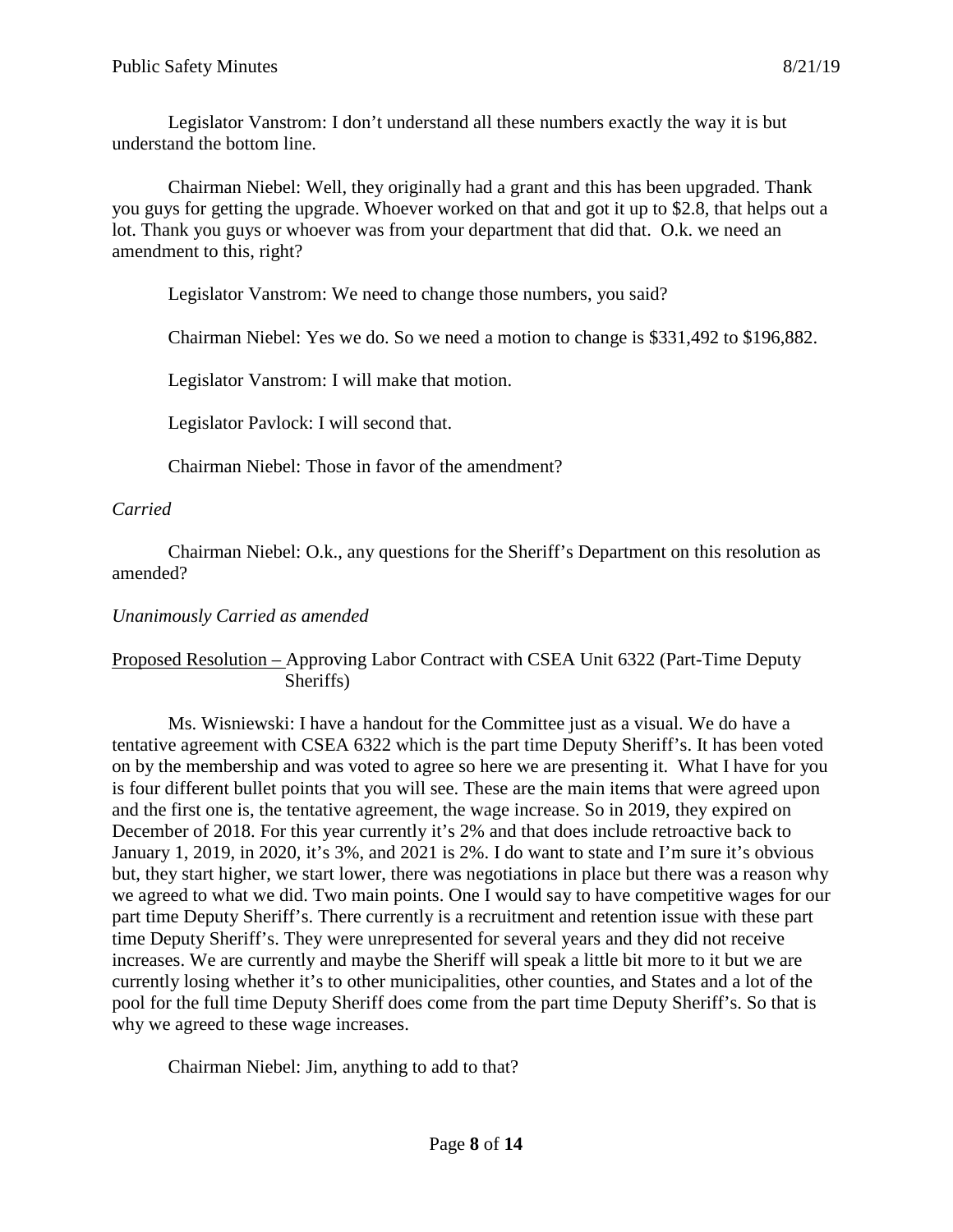Sheriff Quattrone: Just to reiterate what Jessica was saying. Big pool for our full time does come from our part timers. It gives us an opportunity some times to evaluate their service for a year or two and bring them on. We have been losing for years mainly to Pennsylvania but then some other for our part timers, to some of the smaller PD's, Westfield, Ellicott, Lakewood, Busti, and it's been difficult. Coming out of our academy this year, every single person that went through that academy, is currently working. We're anticipating some more openings and we have nobody to fill them at this time. It's kind of a bleak outlook with the civil service test that's being offered in September, there is a small turn out for that also.

Ms. Wisniewski: The second bullet is the salary step eligibility, effective upon ratification. Currently there are three steps. Step 1 is at a certain wage and they get that upon entering in as part time Deputy Sheriff's. Step 2 currently in the contract, they don't receive the next increment until they have been here for 5 years. Step 3 is the final increment and they have to be here for 10 years. Again, kind of what we have been discussing is that the part time pool is ultimately not a long term career that we would want for them to have. We would want them to move into, as the Sheriff stated, a full time Deputy. So something that was negotiated was lessening the amount of years to get to the next step. So what we've tentatively agreed on is to get to Step 2, it will be 3 years instead of 5 years of service. Instead of 10 years for Step 3, it will be 5 years of service. The third bullet, all employees who work over an 8 hour shift, shall be paid a premium pay of \$1.00 per hour for the additional hours. This being a part time Deputy Sheriff unit, it's very rare that someone would receive overtime but there are situations specific to transport for example, who are taking inmates to, let's just say for example, New York City who are working longer days, over the 8 hours, and that is what that would be pertaining to. It wouldn't be for the full shift. It would be just for any additional hours over those 8 hours, they would get an additional \$1.00 premium on their pay. Lastly, this is brand new to their contracts but after they complete the probationary period, the part timers, they would be eligible to participate in a physical fitness test and they would receive a \$300 bonus if they passed it. Currently in the full time Deputy Sheriff's agreement, they are able to take this physical fitness test and they receive \$500 for passing it. Part of the reason why we agreed to this was because to be able to become a full time Deputy Sheriff, you have to pass a physical fitness test, so we do want them to continue their fitness and have something to achieve every single year because this is once a year, annually that they would be able to participate and gain this bonus but also for health reasons. You might be able to answer it better but there is push-ups, sit up's, there's running  $-$ 

Sheriff Quattrone: Push-ups, sit up's, and running.

Ms. Wisniewski: Unfortunately some people -

Sheriff Quattrone: There are a number of people who get out of the academy, within a year – they have to pass that to get out of the academy and within a year, they are back out of shape and they can't pass this test.

Chairman Niebel: Did you say \$500?

Legislator Vanstrom: No, they get \$300 for the part timers.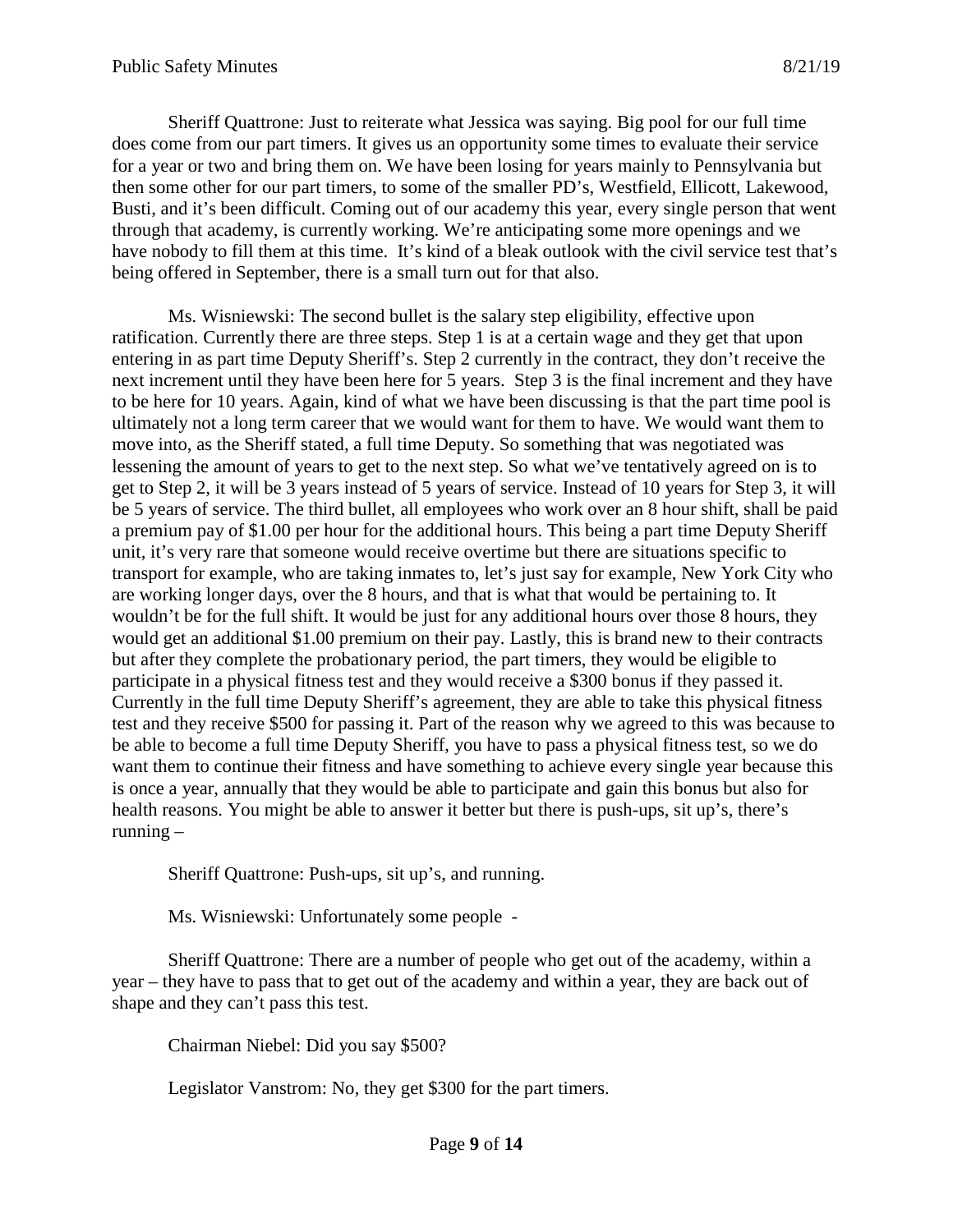Ms. Wisniewski: For the full timers now in their contract is \$500, yes.

Chairman Niebel: Kitty, is there anything that you want to add to this?

Ms. Crow: I can give some context in terms of the dollar impact. This is a smaller group obviously and they are part time deputies mostly working in court security or transports or they sometimes do road patrol.

Sheriff Quattrone: They do some road patrol but very limited. They mainly work those enhanced contract areas.

Ms. Crow: So for this year, on the high side, should everyone take the PT test and pass, right, but, we know that would be the maximum, the impact to the 2019 budget would be about \$32,000. Realistically it will probably close to half of that number. Then for next year, it will be about \$40,000 just because of the compounding wage factor but in the big picture, it's not a should we need to amend the budget for 2019, before the end of the year, I mean, we'll know the impact once it's implemented. You know, should it be approved or if the Sheriff's organization would be able to absorb any impact of the wage increase for this year. Will do that exercise if that contract is approved.

Chairman Niebel: So Kitty, right now you don't anticipate the Sheriff's Department, you think that they can absorb this cost right here?

Ms. Crow: I haven't looked at that closely but, potentially. With it being like the wage increase would be, just the wages alone would be about \$14,000. Depending on how much premium pay is worked through the rest of the year and should anyone if there is still time during this year to take the PT test, I think it will probably be low participation in this first year for the PT test so there is potential if they have had other turnover savings within their budget, they might be able to absorb it but I don't know what other factors are going on in their budget right now, but we will access that afterwards.

Chairman Niebel: If we are talking about possible 44 people and half of them getting the PT bonus, that would be about \$6,000.

Sheriff Quattrone: I went through the list and I believe that many of the people who would be taking this test, they are still on probation, so that drops that number drastically. I think the number will be conservatively lower. Then look at the ones who are off probation and knowing who won't take the test, we're under 10 people that will be taking it. This year, depends on when everything is ratified, the last testing day I believe is the first part of October so we may not get anybody that takes it.

Legislator Bankoski: Who administers it?

Sheriff Quattrone: We have two or three individuals who work for the Sheriff's office that are certified to offer the test. Jason Beichner(?), Chad Wright, and Kurt Lyon are the ones that oversee it.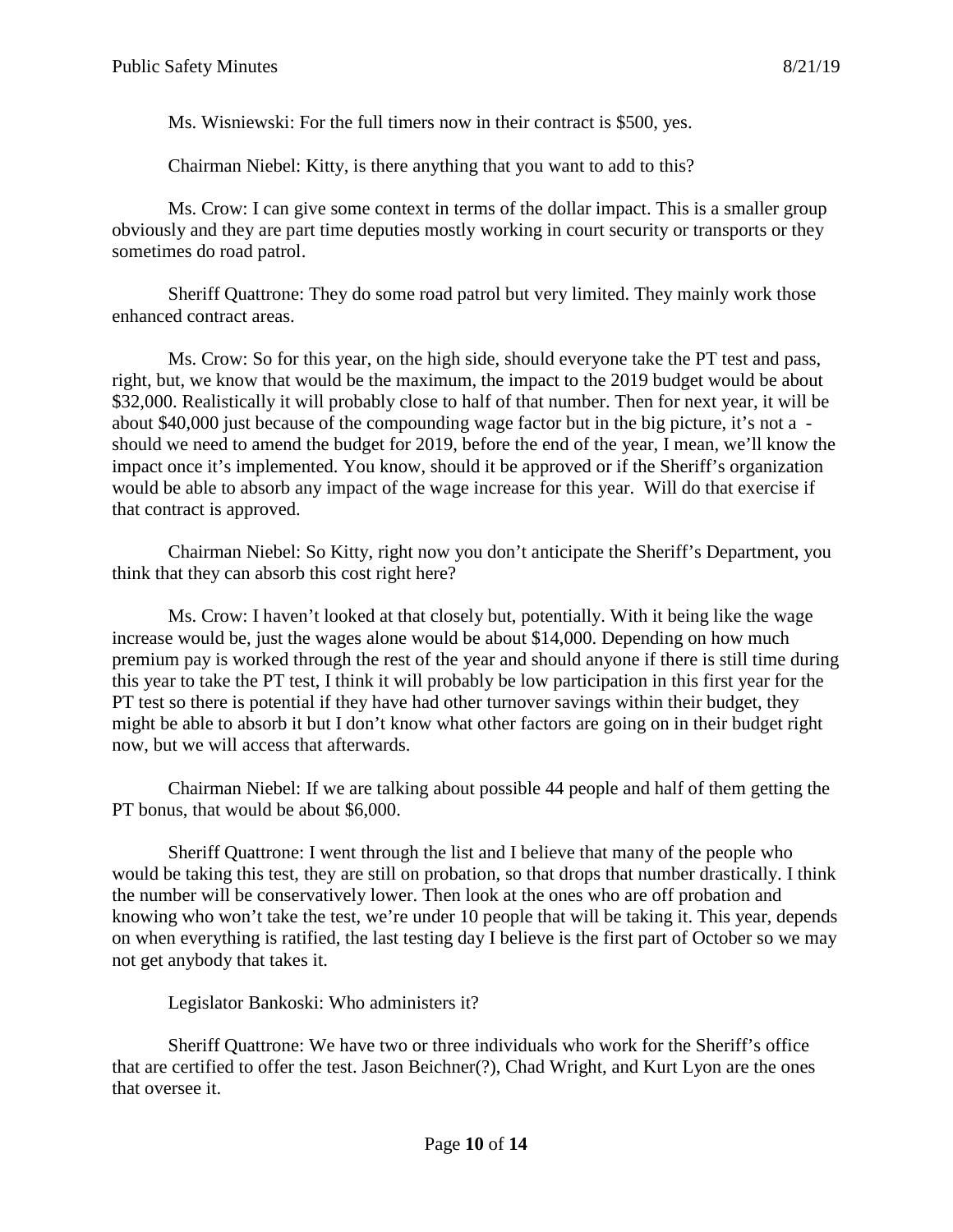Legislator Vanstrom: How far do you have to run?

Sheriff Quattrone: A mile and a half.

Legislator Vanstrom: How fast?

Sheriff Quattrone: Depends on your age and gender.

*(cross talk)*

Legislator Bankoski: Like the military, it's based on your age and gender.

Chairman Niebel: Any other questions?

Legislator Pavlock: *(Cross talk)* retirees in this part time area, handful?

Sheriff Quattrone: Yes, there are some retirees. The retirees working for us part time are working in this building. They are in the courts. Without looking at the list, I can't tell you. A lot of them are retirees that are working in this building. Patrol are all people who patrol and transport are those who are really desiring to get full time. The majority of those retirees will not be taking the fitness test.

Chairman Niebel: Any other questions? Jim, I did have some questions but I had the chance to talk to Darryl earlier today. I had the chance to Jess and Kathleen, my one concern was the 3% wage increase for 2020. But, in talking to Finance and Human Resources, we're not talking about a lot of people and not talking about a lot of money. So, I'm o.k., with the 3%. I thought that was a little high but I understand we have problem with retention and even attracting part time Sheriff deputies so I'm in favor of this. I did check the inflation rate for the next couple of years and for 2019, it is 1.8, in 2020 it's 2% projects, Federal reserve and 2% in 2021. So these are pretty close to the inflation rate projections. Also Kitty, I don't know if you mentioned or not but, half of these people are of course security people and a lot of that is State reimbursement.

Sheriff Quattrone: Thirty two of the 49 work in the courts.

Chairman Niebel: O.k., so whatever this figure is, we're going to be reimbursed quite a bit on it so overall, it's an insignificant amount as far as the Sheriff's Department and we're going to get State and Federal aid reimbursement. So, I'm fine with this resolution. Any other questions?

### *Unanimously Carried*

Proposed Resolution – Setting Salary for Special Patrol Officer

Ms. Wisniewski: This is a new title that was created in trying to set a salary for this Special Patrol Officer. What you've probably known as the School Resource Officer, so it's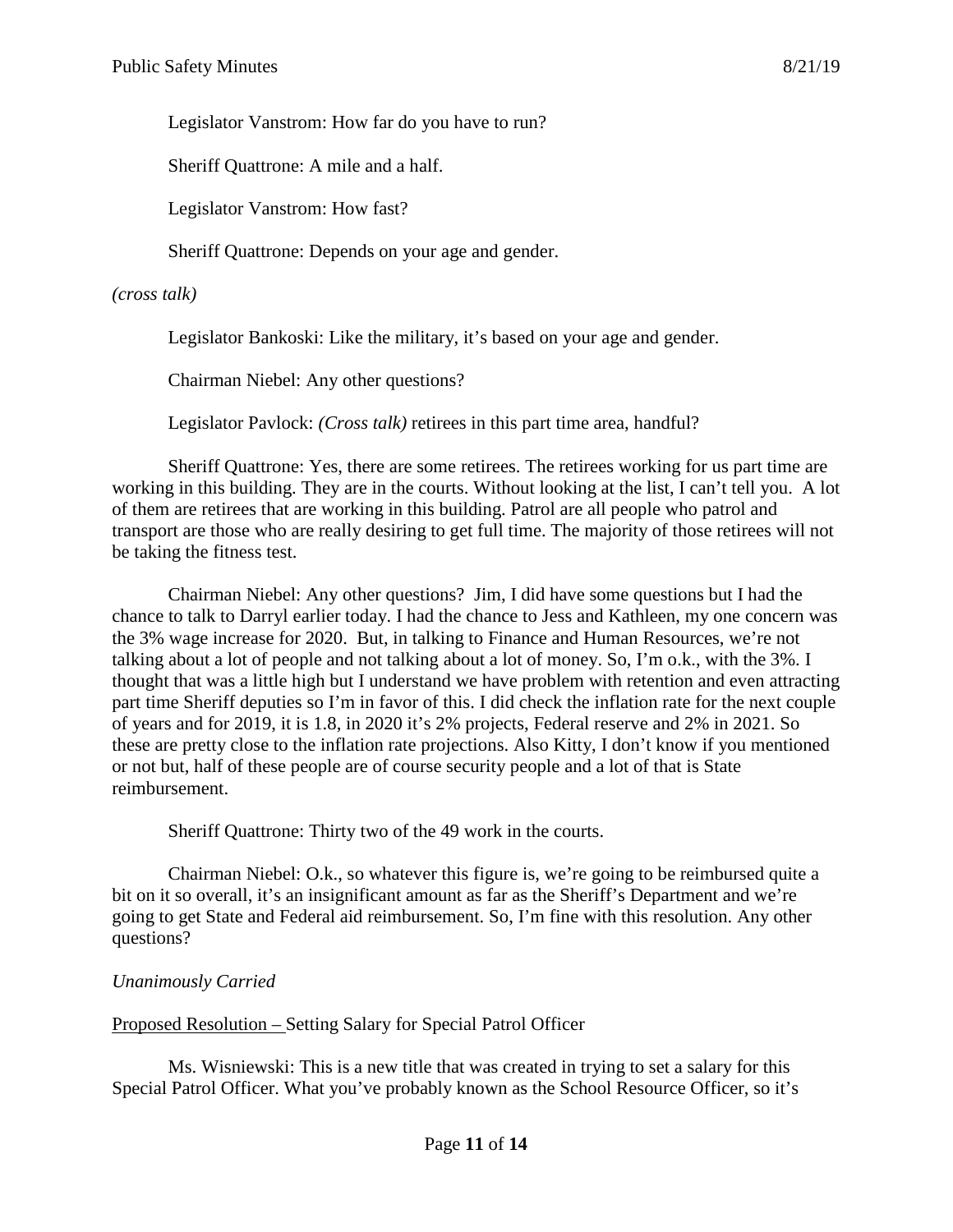similar in nature but it's different as well. This is a peace officer title that can be utilized within the schools. One of the main difference between this title and the School Resource Officer title is that this is strictly for the schools. Meaning that this is a part time or you could also classify this as a seasonal position that only works during those 10 months of school. They are not like in the summertime going to be a Deputy Sheriff if they don't have any other responsibility with the schools. This would strictly be for the school calendar. Also, there is a requirement in this title that is only for retired members of either a police department, Sheriff department, Division of State Police, retired corrections can also play a role in this title and a Probation officer. It does allow the schools to have a lower cost opportunity to be able to protect the school and have security and not have, for example, they will not be given benefits, these positions. Again, if they were retiree, they should not be collecting retirement any long –

Chairman Niebel: They are part time positions.

Ms. Wisniewski: Right, strictly part time is what we're considering to also be titled seasonal. So with that, like I said, we are setting salary. There was a lot of discussion between the Sheriff's and the HR Department on setting a salary for this and as you may know or don't know, the court officers currently make \$20.19, the part time Deputy Sheriff's start off at \$18.00 currently, up to \$19.36 and this one we're asking to be a fair amount more, \$27.00. That actually is comparable to DSAC, the full time Deputy Sheriff's at a Step 4. They go up to Step 8, but that's a Step 4 where it's comparable to. The reason being is because one; it would be covered under the contracts that are provided from the schools, the entire amount. Again, they are not paying benefits, it's not a Deputy Sheriff, that's also working potentially road patrol during the summers, and lastly is, because these individuals are retired from several positions and have the experience. They are not newly appointed part time Deputy Sheriff. They have the experience under their belt if they are retired and going into these roles.

Legislator Whitford: So they are not into any retirement system under this?

Sheriff Quattrone: Not under this.

Legislator Whitford: Because they can't be receiving benefits and paying into it at the same time.

Sheriff Quattrone: Correct.

Ms. Wisniewski: The qualification is that they are retired so if they are not being paid, then there is an issue that they are not technically retired. They are out of retirement.

Legislator Pavlock: What is the difference between Special Patrol Officer and a Resource Officer?

Sheriff Quattrone: The Resource Officer is a full time Deputy, not retired. You are still actively working. We're paying into the retirement, we're paying their benefits.

Ms. Wisniewski: But they can make arrest, right?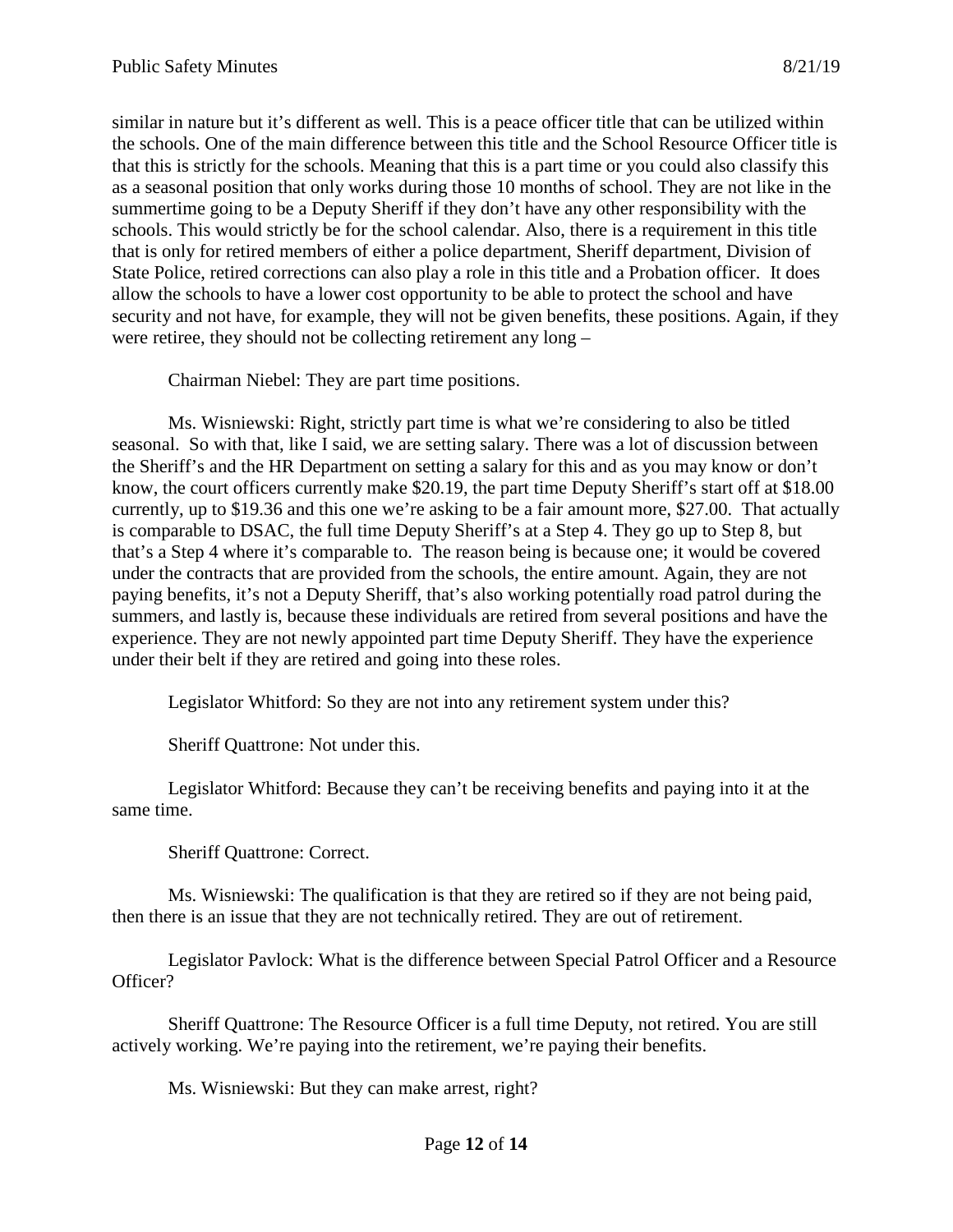Sheriff Quattrone: Yes and the Special Patrol Officer can make an arrest within the school and on school property. But once they are off school property, unless they are with a school function, they no longer have that authority. The purpose for going this route is a multipurpose really. One it was, we have three schools right now with Frewsburg being one of them, Pine Valley and Cassadaga Valley, who are interested in School Resource Officers. In polling our Deputies, there is very few full time Deputies that want to be School Resource Officers. Those who are interested, are very young and I'm not comfortable putting someone who is on probation to work in the schools as a School Resource Officer. I want somebody who has some experience. I think that's a critical job and the other reason is, I mentioned with the Frewsburg contract, we do anticipate not trying to negotiate the contracts be equitable for the Sheriff's office and we're not losing money on the contracts. This is a way for – if a school doesn't have the money to pay the full shot, they can do this and save, depending on the school, between \$15 and \$30,000 on the overall cost for them. It's an option and it's going to depend on the schools. Whether we use it, I don't know yet but I do have several retirees who are interested in doing this.

Legislator Pavlock: I knew that there were some other schools that were looking to fill those positions and I knew there was a limitation of the Deputies. As far as some of the schools thinking of putting in a School Resource Officer, obviously, safety is one but, interaction with students in being able to talk with them and touch them in a way that, if you see a kid starting to go down a different path or drugs and alcohol are big in the schools, that sort of counseling, it only helps *(inaudible)* in other areas also, help the human resources part just as much. It's a way into some of these kids' lives and showing them a positive side of law enforcement too.

Sheriff Quattrone: I think that's even more of it. It's preventing any problems in schools but also preventing problems outside of the school.

Chairman Niebel: As far as training, this person will go to the academy?

Sheriff Quattrone: They would have already been to the academy. Other than we might have some specific School Resource Officer training for them, but they don't have to go to the academy because they've already been through the academy. By this position, they have to be retired so we can't put someone in this position that hasn't been retired yet.

Chairman Niebel: Last question. As far as, I mean, we don't have any budget changes or budget issues?

Legislator Vanstrom: All of it is back charged, right?

Sheriff Quattrone: Right. If a school and I'll be talking with Frewsburg School tomorrow afternoon. I kind of wanted to wait until all the committees were done to see if we get a general idea, I may be naive thinking but I think if three committees approve it, I think I have a pretty good chance of having it approved in the Legislature. Then I would talk to the school to see which route they would take. The school initially is anticipating about \$75,000 and so, I don't know what the school is going to do until tomorrow afternoon.